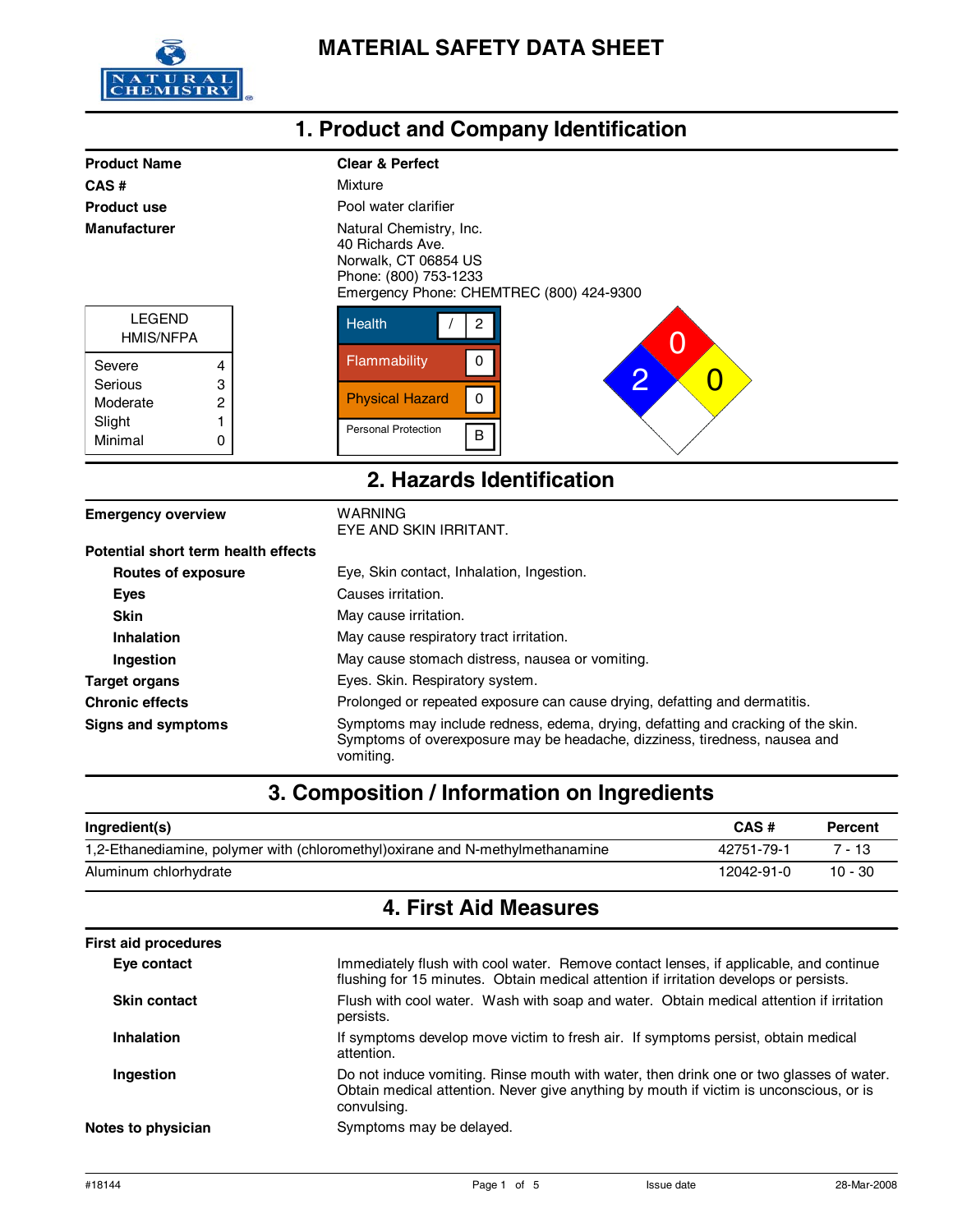General advice **If you feel unwell, seek medical advice (show the label where possible). Ensure that** medical personnel are aware of the material(s) involved, and take precautions to protect themselves. Show this safety data sheet to the doctor in attendance. Avoid contact with eyes and skin. Keep out of reach of children.

| <b>Flammable properties</b>                     | Not flammable by WHMIS/OSHA criteria.                                                                                                                                                                                                                                                                                                                    |  |  |
|-------------------------------------------------|----------------------------------------------------------------------------------------------------------------------------------------------------------------------------------------------------------------------------------------------------------------------------------------------------------------------------------------------------------|--|--|
| <b>Extinguishing media</b>                      |                                                                                                                                                                                                                                                                                                                                                          |  |  |
| Suitable extinguishing media                    | Dry chemical, CO2, water spray or regular foam.                                                                                                                                                                                                                                                                                                          |  |  |
| Unsuitable extinguishing media Not available    |                                                                                                                                                                                                                                                                                                                                                          |  |  |
| <b>Protection of firefighters</b>               |                                                                                                                                                                                                                                                                                                                                                          |  |  |
| Specific hazards arising from<br>the chemical   | Not available                                                                                                                                                                                                                                                                                                                                            |  |  |
| <b>Protective equipment for</b><br>firefighters | Firefighters should wear full protective clothing including self contained breathing<br>apparatus.                                                                                                                                                                                                                                                       |  |  |
| <b>Hazardous combustion products</b>            | May include and are not limited to: Oxides of carbon. Hydrogen chloride.                                                                                                                                                                                                                                                                                 |  |  |
| <b>Explosion data</b>                           |                                                                                                                                                                                                                                                                                                                                                          |  |  |
| Sensitivity to mechanical<br>impact             | Not available                                                                                                                                                                                                                                                                                                                                            |  |  |
| Sensitivity to static discharge                 | Not available                                                                                                                                                                                                                                                                                                                                            |  |  |
|                                                 | 6. Accidental Release Measures                                                                                                                                                                                                                                                                                                                           |  |  |
| <b>Personal precautions</b>                     | Keep unnecessary personnel away. Do not touch or walk through spilled material. Do<br>not touch damaged containers or spilled material unless wearing appropriate protective<br>clothing. Keep people away from and upwind of spill/leak.                                                                                                                |  |  |
| <b>Methods for containment</b>                  | Stop leak if you can do so without risk. Prevent entry into waterways, sewers,<br>basements or confined areas.                                                                                                                                                                                                                                           |  |  |
| Methods for cleaning up                         | Before attempting clean up, refer to hazard data given above. Small spills may be<br>absorbed with non-reactive absorbent and placed in suitable, covered, labelled<br>containers. Prevent large spills from entering sewers or waterways. Contact emergency<br>services and supplier for advice. Never return spills in original containers for re-use. |  |  |
|                                                 | 7. Handling and Storage                                                                                                                                                                                                                                                                                                                                  |  |  |
| <b>Handling</b>                                 | Use good industrial hygiene practices in handling this material.                                                                                                                                                                                                                                                                                         |  |  |
|                                                 | Keep out of reach of children. Store in a closed container away from incompatible                                                                                                                                                                                                                                                                        |  |  |

#### **5. Fire Fighting Measures**

## **8. Exposure Controls / Personal Protection**

materials.

| <b>Exposure limits</b>                                                            |                                                                                    |                        |  |
|-----------------------------------------------------------------------------------|------------------------------------------------------------------------------------|------------------------|--|
| Ingredient(s)                                                                     |                                                                                    | <b>Exposure Limits</b> |  |
| 1,2-Ethanediamine, polymer with (chloromethyl) oxirane<br>and N-methylmethanamine |                                                                                    | <b>ACGIH-TLV</b>       |  |
|                                                                                   |                                                                                    | Not established        |  |
|                                                                                   |                                                                                    | <b>OSHA-PEL</b>        |  |
|                                                                                   |                                                                                    | Not established        |  |
| Aluminum chlorhydrate                                                             |                                                                                    | <b>ACGIH-TLV</b>       |  |
|                                                                                   |                                                                                    | Not established        |  |
|                                                                                   |                                                                                    | <b>OSHA-PEL</b>        |  |
|                                                                                   |                                                                                    | Not established        |  |
| <b>Engineering controls</b>                                                       | Use only under good ventilation conditions or with respiratory protection.         |                        |  |
| Personal protective equipment                                                     |                                                                                    |                        |  |
| Eye / face protection                                                             | Wear safety glasses with side shields.                                             |                        |  |
| <b>Hand protection</b>                                                            | Rubber gloves. Confirm with a reputable supplier first.                            |                        |  |
| Skin and body protection                                                          | As required by employer code.                                                      |                        |  |
| <b>Respiratory protection</b>                                                     | Where exposure guideline levels may be exceeded, use an approved NIOSH respirator. |                        |  |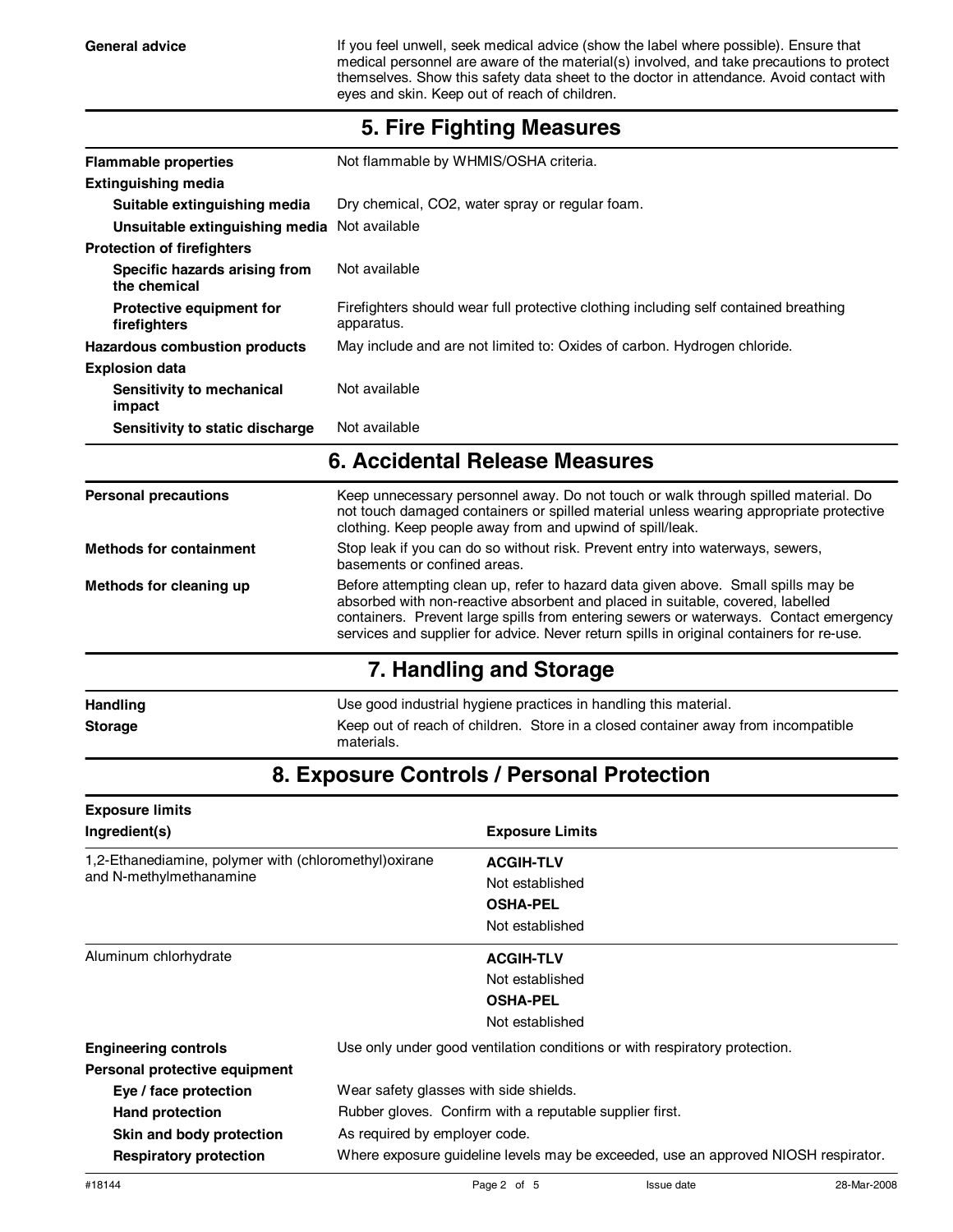**General hygiene considerations** Handle in accordance with good industrial hygiene and safety practice. When using do not eat or drink. Wash hands before breaks and immediately after handling the product.

| Appearance                                        | Clear.                                        |  |  |  |  |  |
|---------------------------------------------------|-----------------------------------------------|--|--|--|--|--|
| <b>Color</b>                                      | Light yellow                                  |  |  |  |  |  |
| <b>Form</b>                                       | Liquid                                        |  |  |  |  |  |
| Odor                                              | Odorless                                      |  |  |  |  |  |
| <b>Odor threshold</b>                             | Not available                                 |  |  |  |  |  |
| <b>Physical state</b>                             | Liquid                                        |  |  |  |  |  |
| pH                                                | $4 - 5$                                       |  |  |  |  |  |
| <b>Melting point</b>                              | Not available                                 |  |  |  |  |  |
| <b>Freezing point</b>                             | Not available                                 |  |  |  |  |  |
| <b>Boiling point</b>                              | Not available                                 |  |  |  |  |  |
| <b>Flash point</b>                                | Not available                                 |  |  |  |  |  |
| <b>Evaporation rate</b>                           | Not available                                 |  |  |  |  |  |
| Flammability limits in air, lower, %<br>by volume | Not available                                 |  |  |  |  |  |
| Flammability limits in air, upper, %<br>by volume | Not available                                 |  |  |  |  |  |
| Vapor pressure                                    | Not available                                 |  |  |  |  |  |
| Vapor density                                     | Not available                                 |  |  |  |  |  |
| <b>Specific gravity</b>                           | 1.09                                          |  |  |  |  |  |
| <b>Relative density</b>                           | 9.07                                          |  |  |  |  |  |
| <b>Octanol/water coefficient</b>                  | Not available                                 |  |  |  |  |  |
| <b>Auto-ignition temperature</b>                  | Not available                                 |  |  |  |  |  |
| <b>Percent volatile</b>                           | Not available                                 |  |  |  |  |  |
|                                                   | 10 Chamical Ctability 0 Decetivity Informatio |  |  |  |  |  |

#### **9. Physical & Chemical Properties**

### **10. Chemical Stability & Reactivity Information**

| <b>Chemical stability</b>          | Stable under recommended storage conditions.                                                              |
|------------------------------------|-----------------------------------------------------------------------------------------------------------|
| <b>Conditions to avoid</b>         | Do not mix with other chemicals.                                                                          |
| Incompatible materials             | Oxidizers. Metals. Alkaline materials.                                                                    |
|                                    | Hazardous decomposition products May include and are not limited to: Oxides of carbon. Hydrogen chloride. |
| Possibility of hazardous reactions | Hazardous polymerization does not occur.                                                                  |

### **11. Toxicological Information**

| <b>Component analysis - LC50</b>                                                  |                                                 |                |  |
|-----------------------------------------------------------------------------------|-------------------------------------------------|----------------|--|
| Ingredient(s)                                                                     |                                                 | <b>LC50</b>    |  |
| 1,2-Ethanediamine, polymer with (chloromethyl) oxirane<br>and N-methylmethanamine |                                                 | Not available  |  |
| Aluminum chlorhydrate                                                             |                                                 | Not available  |  |
| <b>Component analysis - Oral LD50</b>                                             |                                                 |                |  |
| Ingredient(s)                                                                     |                                                 | <b>LD50</b>    |  |
| 1,2-Ethanediamine, polymer with (chloromethyl) oxirane<br>and N-methylmethanamine |                                                 | Not available  |  |
| Aluminum chlorhydrate                                                             |                                                 | 9187 mg/kg rat |  |
| <b>Effects of acute exposure</b>                                                  |                                                 |                |  |
| Eye                                                                               | Causes irritation.                              |                |  |
| <b>Skin</b>                                                                       | May cause irritation.                           |                |  |
| Inhalation                                                                        | May cause respiratory tract irritation.         |                |  |
| Ingestion                                                                         | May cause stomach distress, nausea or vomiting. |                |  |
| Non-hazardous by WHMIS/OSHA criteria.<br><b>Sensitization</b>                     |                                                 |                |  |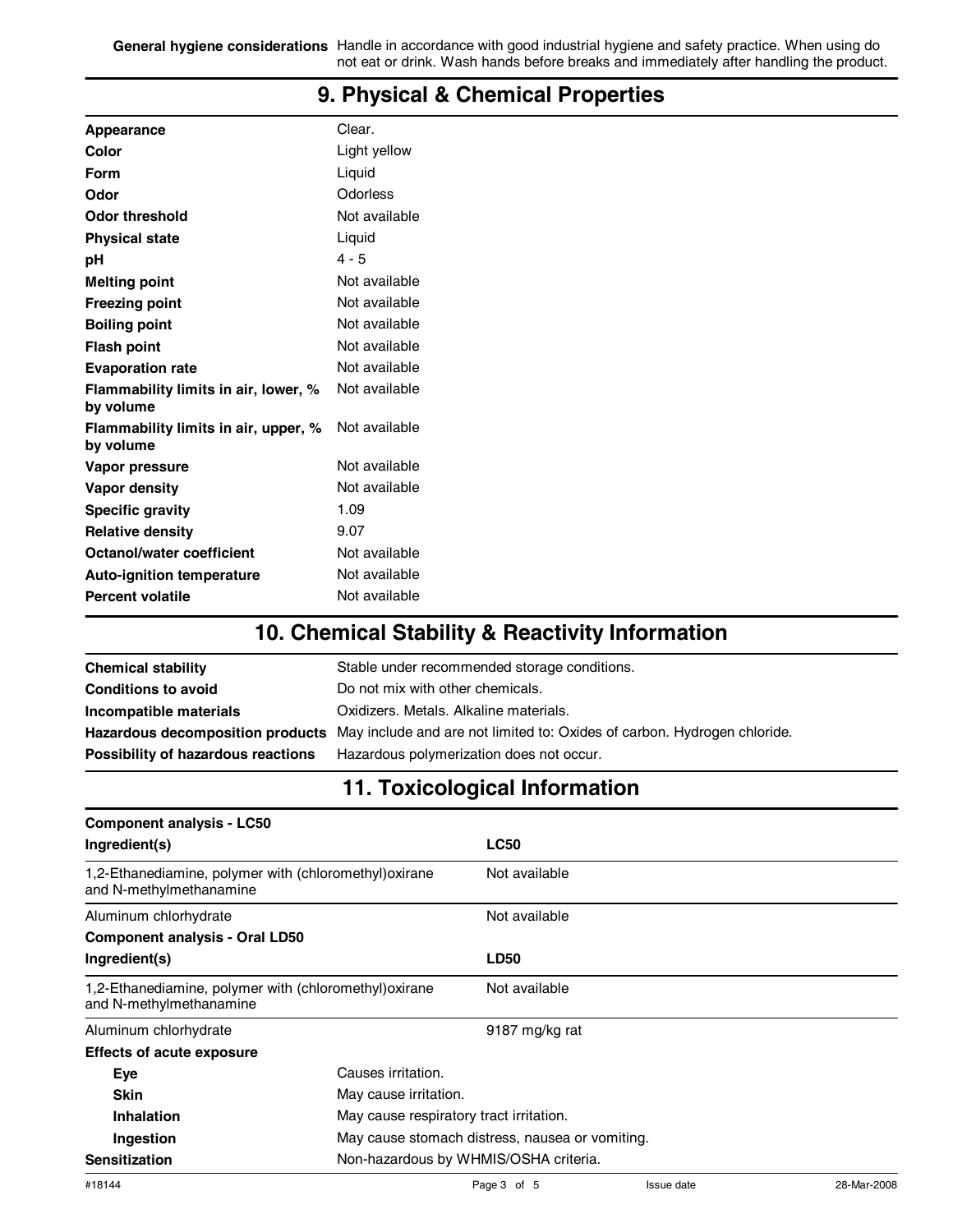| <b>Chronic effects</b>      | Non-hazardous by WHMIS/OSHA criteria. |
|-----------------------------|---------------------------------------|
| Carcinogenicity             | Non-hazardous by WHMIS/OSHA criteria. |
| Mutagenicity                | Non-hazardous by WHMIS/OSHA criteria. |
| <b>Reproductive effects</b> | Non-hazardous by WHMIS/OSHA criteria. |
| Teratogenicity              | Non-hazardous by WHMIS/OSHA criteria. |
|                             |                                       |

# **12. Ecological Information**

| <b>Ecotoxicity</b>                                          | Not available                                                                                                                                                                                                   |  |  |  |  |
|-------------------------------------------------------------|-----------------------------------------------------------------------------------------------------------------------------------------------------------------------------------------------------------------|--|--|--|--|
| <b>Ecotoxicity - Freshwater Fish Species Data</b>           |                                                                                                                                                                                                                 |  |  |  |  |
| Aluminum chlorhydrate                                       | 12042-91-0<br>96 Hr LC50 Brachydanio rerio: 100-500 mg/L [static]                                                                                                                                               |  |  |  |  |
| Not available<br><b>Environmental effects</b>               |                                                                                                                                                                                                                 |  |  |  |  |
| Not available<br><b>Aquatic toxicity</b>                    |                                                                                                                                                                                                                 |  |  |  |  |
| Persistence / degradability                                 | Not available                                                                                                                                                                                                   |  |  |  |  |
| <b>Bioaccumulation / accumulation</b>                       | Not available                                                                                                                                                                                                   |  |  |  |  |
| <b>Partition coefficient</b>                                | Not available                                                                                                                                                                                                   |  |  |  |  |
| Mobility in environmental media                             | Not available                                                                                                                                                                                                   |  |  |  |  |
| <b>Chemical fate information</b>                            | Not available                                                                                                                                                                                                   |  |  |  |  |
|                                                             | <b>13. Disposal Considerations</b>                                                                                                                                                                              |  |  |  |  |
| <b>Waste codes</b>                                          | Not available                                                                                                                                                                                                   |  |  |  |  |
| <b>Disposal instructions</b>                                | Review federal, provincial, and local government requirements prior to disposal.                                                                                                                                |  |  |  |  |
| Waste from residues / unused<br>products                    | Not available                                                                                                                                                                                                   |  |  |  |  |
| <b>Contaminated packaging</b>                               | Not available                                                                                                                                                                                                   |  |  |  |  |
|                                                             | <b>14. Transport Information</b>                                                                                                                                                                                |  |  |  |  |
| <b>Department of Transportation (DOT)</b>                   |                                                                                                                                                                                                                 |  |  |  |  |
| Not regulated as dangerous goods.                           |                                                                                                                                                                                                                 |  |  |  |  |
| <b>Transportation of Dangerous Goods (TDG)</b>              |                                                                                                                                                                                                                 |  |  |  |  |
| Not regulated as dangerous goods.                           |                                                                                                                                                                                                                 |  |  |  |  |
|                                                             | 15. Regulatory Information                                                                                                                                                                                      |  |  |  |  |
| <b>Canadian federal regulations</b>                         | This product has been classified in accordance with the hazard criteria of the Controlled<br>Products Regulations and the MSDS contains all the information required by the<br>Controlled Products Regulations. |  |  |  |  |
| <b>US Federal regulations</b>                               | This product is a "Hazardous Chemical" as defined by the OSHA Hazard<br>Communication Standard, 29 CFR 1910.1200.<br>All components are on the U.S. EPA TSCA Inventory List.                                    |  |  |  |  |
|                                                             | CERCLA/SARA Hazardous Substances - Not applicable.                                                                                                                                                              |  |  |  |  |
| <b>Occupational Safety and Health Administration (OSHA)</b> |                                                                                                                                                                                                                 |  |  |  |  |
| 29 CFR 1910.1200 hazardous<br>chemical                      | Yes                                                                                                                                                                                                             |  |  |  |  |
| Superfund Amendments and Reauthorization Act of 1986 (SARA) |                                                                                                                                                                                                                 |  |  |  |  |
| <b>Hazard categories</b>                                    | Immediate Hazard - Yes<br>Delayed Hazard - No<br>Fire Hazard - No<br>Pressure Hazard - No<br>Reactivity Hazard - No                                                                                             |  |  |  |  |
| Section 302 extremely<br>hazardous substance                | No.                                                                                                                                                                                                             |  |  |  |  |
|                                                             |                                                                                                                                                                                                                 |  |  |  |  |

**Clean Air Act (CAA)** Not available